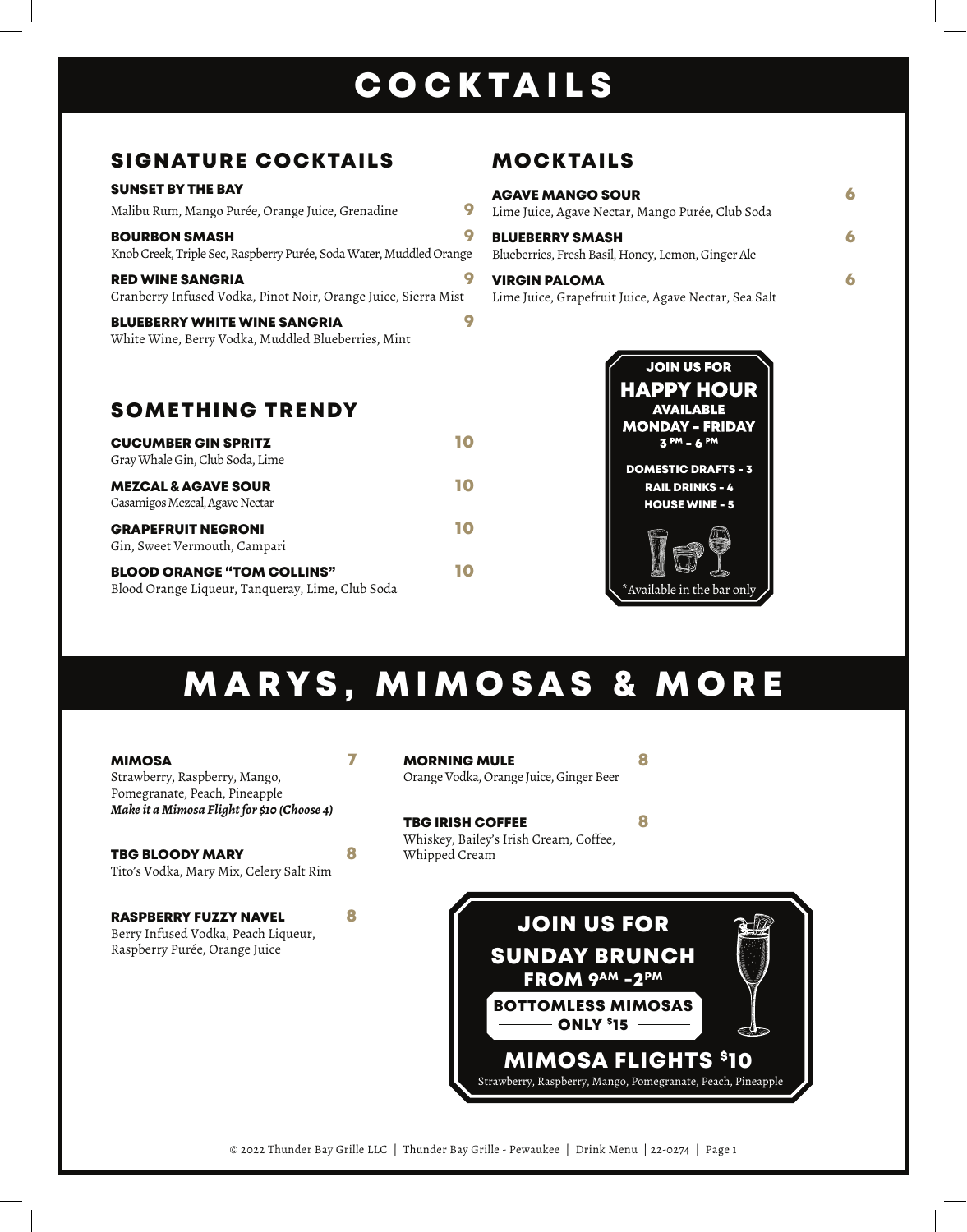## BEER

### WHEAT BEERS

Light, crisp & balanced, generally efferverescent

| <b>FRANZISKANER HEFE-WEISSBIER. 5%</b> | 6  |
|----------------------------------------|----|
| <b>HACKER-PSCHORR HEFEWEIZEN, 5.5%</b> | 77 |
| <b>3 FLOYDS GUMBALLHEAD, 5.6%</b>      | 7  |

## PALE ALES

Named for the use of pale malt

| <b>NEW GLARUS MOON MAN, 5% T</b>    |  |
|-------------------------------------|--|
| <b>SIERRA NEVADA PALE ALE, 5.6%</b> |  |

## INDIA PALE ALES

Stronger, more hoppy version of a pale ale.

| <b>BELL'S OFFICIAL HAZY. 6.4%</b>         |   |
|-------------------------------------------|---|
| <b>LAGUNITAS IPA, <math>6.2\%</math></b>  | 6 |
| <b>RAISED GRAIN NAKED THREESOME, 7.8%</b> | O |

## PORTERS & STOUTS

Extra dark, almost black, top fermented brew

| <b>BELCHING BEAVER VIVA LA BEAVER! 7.5%</b>  | 8  |
|----------------------------------------------|----|
| <b>GREAT LAKES EDMUND FITZGERALD, 5.6%</b>   | 77 |
| <b>LEFT HAND NITRO MILK STOUT. 6%</b>        | 8  |
| <b>MAPLEWOOD FAT PUG OATMEAL STOUT. 5.9%</b> | O  |

## CIDERS

| <b>ANGRY ORCHARD, 5%</b> |  |
|--------------------------|--|
| <b>STRONGBOW</b> , 4.5%  |  |

## AMBERS **|** BROWNS **|** REDS

Medium bodied beers

| <b>KENTUCKY BOURBON BARREL ALE, 8.2%</b> | 12 |
|------------------------------------------|----|
| <b>MKE LOUIE'S DEMISE, 5.5%</b>          | 6  |

## BELGIAN STYLE

| <b>HINTERLAND PACKERLAND PILSNER, 4.6%</b> | 7  |
|--------------------------------------------|----|
| <b>SAISON DUPONT, 6.5%</b>                 | 77 |
| <b>SOURS</b>                               |    |

| <b>INDEED LUCY SESSION SOUR, 4.2%</b> |    |
|---------------------------------------|----|
| <b>NEW GLARUS RASPBERRY TART, 4%</b>  | TT |

## AND ALL THE REST

| <b>BUD LIGHT</b>                                       | 5 |
|--------------------------------------------------------|---|
| <b>BUDWEISER</b>                                       | 5 |
| <b>BUSCH LIGHT</b>                                     | 5 |
| <b>COORS LIGHT</b>                                     | 5 |
| <b>CORONA</b>                                          | 6 |
| <b>CORONA LIGHT</b>                                    | 6 |
| <b>CORONA PREMIER</b>                                  | 6 |
| <b>HEINEKEN</b>                                        | 6 |
| <b>MICHELOB ULTRA</b>                                  | 5 |
| <b>MILLER LITE</b>                                     | 5 |
| <b>MILLER 64</b>                                       | 5 |
| <b>MILLER GENUINE DRAFT</b>                            | 5 |
| <b>MILLER HIGH LIFE</b>                                | 5 |
| <b>MODELO</b>                                          | 5 |
| <b>PABST BLUE RIBBON</b>                               | 5 |
| <b>WHITE CLAW</b>                                      | 7 |
| <b>NON ALCOHOLIC</b>                                   |   |
| <b>CLAUSTHALER N/A</b>                                 | 6 |
| <b>CLAUSTHALER DRY HOPPED N/A</b>                      | 6 |
| <b>DRAFTS</b>                                          |   |
| <b>BLUE MOON BELGIAN WHITE</b><br>Witbier, 5.4%        | 6 |
| <b>NEW GLARUS SPOTTED COW</b><br>Farmhouse Ale, 4.8%   | 6 |
| <b>SURLY FURIOUS IPA</b><br>India Pale Ale, 7%         | 6 |
| <b>GUINNESS STOUT</b><br>Irish Dry Stout, 4.2%         | 6 |
| <b>ALASKAN AMBER</b><br>Altbier, 5.3%                  | 6 |
| <b>STELLA ARTOIS</b><br>Euro Lager, 5.0%               | 6 |
| THIRD SPACE HAPPY PLACE<br>Pale Ale, 5.3%              | 6 |
| <b>SAMUEL ADAMS BOSTON LAGER</b><br>Vienna Lager, 5.0% |   |
| <b>MILLER LITE</b><br>Light Lager, 4.2%                | 5 |
| <b>BUD LIGHT</b><br>Light Lager, 4.2%                  | 5 |

ASK YOUR SERVER ABOUT OUR ROTATING SELECTION OF WISCONSIN BASED BREWERIES! % = A.B.V. ALCOHOL BY VOLUME

© 2022 Thunder Bay Grille LLC | Thunder Bay Grille - Pewaukee | Drink Menu | 22-0274 | Page 2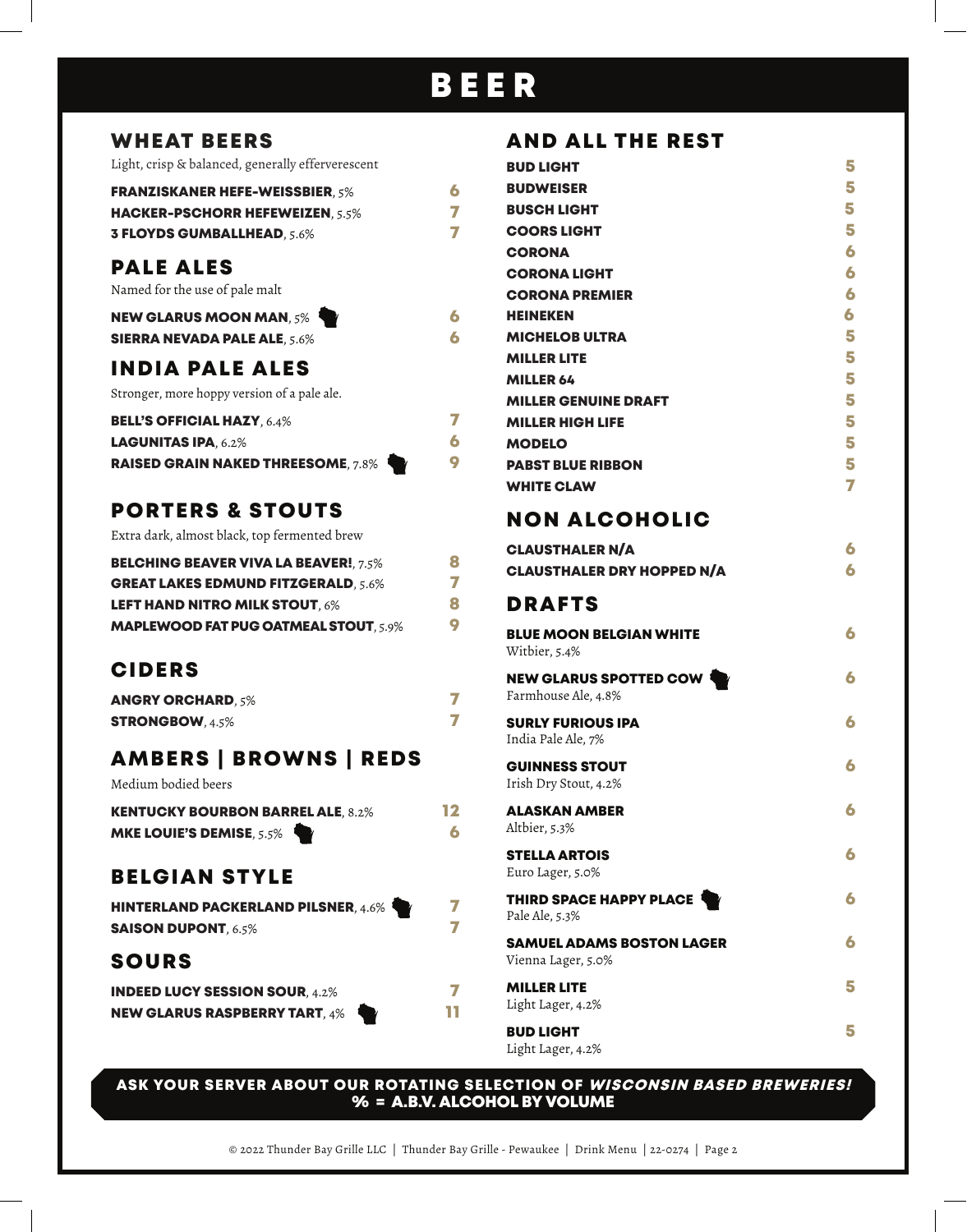## WINE

### CABERNET

| <b>AVALON, Lodi, California, 2019</b>                     | 8  | 28  |
|-----------------------------------------------------------|----|-----|
| JOSH CELLARS "CRAFTSMAN", California, 2018                | 8  | 28  |
| <b>WENTE, California, 2018</b>                            | 10 | 35  |
| <b>SANTA EMA, Chile, 2018</b>                             | 10 | 35  |
| <b>LOUIS MARTINI, Sonoma County, 2018</b>                 | 10 | 35  |
| JOEL GOTT 815, California, 2018                           | 12 | 42  |
| DON DAVID <sup>*</sup> , Argentina, 2014                  |    | 42  |
| <b>FEDERALIST "HAMILTON"</b> , California, 2017           |    | 45  |
| <b>FREI BROTHERS RESERVE, Alexander Valley, 2016</b>      |    | 75  |
| <b>EARTHQUAKE, Lodi, 2016</b>                             |    | 75  |
| <b>CAYMUS</b> , Napa Valley, 2016                         |    | 120 |
| <b>JORDAN</b> , Alexander Valley, 2010                    |    | 135 |
| <b>FROG'S LEAP, Rutherford, 2015</b>                      |    | 135 |
| <b>CHIMNEY ROCK*, Napa Valley, 2010</b>                   |    | 150 |
| <b>NICKEL &amp; NICKEL*</b> , Oakville, Napa Valley, 2010 |    | 180 |
| <b>BERINGER*</b> , Private Reserve, Napa Valley, 2011     |    | 240 |
| <b>DOMINUS*</b> , Napa Valley, 2004                       |    | 280 |
| <b>DOMINUS*</b> , Napa Valley, 2008                       |    | 280 |

#### BOURBON BARREL CABERNETS

| <b>FOUR VIRTUES, Lodi, 2017</b>       | 10 35 |
|---------------------------------------|-------|
| <b>PREDATOR SIX SPOT, Lodi, 2019</b>  | 11 40 |
| <b>GNARLY HEAD "1924", Lodi, 2018</b> | 11 40 |
| PROTEST, Sonoma County, 2017          | 49    |

## RED BLENDS

| JAM JAR, Red Blend, South Africa, 2019               |    | 28  |
|------------------------------------------------------|----|-----|
| <b>COPPOLA ROSSO, California</b>                     |    | 30  |
| <b>SANTA CRISTINA TOSCANO ROSSO,</b><br>Italy, 2018  |    | 32  |
| <b>DONATI BORDEAUX "CLARET", California, 2016 10</b> |    | 38  |
| <b>DECOY, Red Blend, Sonoma County, 2017</b>         | 12 | 46  |
| <b>SILK AND SPICE, Portugal, 2019</b>                | 12 | 42  |
| LEVIATHAN, Oakville, 2017                            |    | 70  |
| GIRARD "ARTISTRY", Napa Valley, 2014                 |    | 96  |
| <b>QUINTESSA RUTHERFORD*, Napa Valley, 2013</b>      |    | 205 |

#### Glass Bottle **MALBEC** Glass Bottle

| PORTILLO, Mendoza, Argentina, 2020       |    | 28 |
|------------------------------------------|----|----|
| <b>BROQUEL TRAPICHE, Argentina, 2017</b> |    | 32 |
| <b>CUMA "ORGANIC"</b> , Argentina, 2020  | 10 | 35 |
| <b>ZUCCARDI</b> , Argentina, 2016        | 12 | 40 |
| LUIGI BOSCA, Argentina, 2012             |    | 60 |
| LUCA, Uco Valley, Argentina, 2012        |    | 87 |

### MERLOT

| RAYWOOD, California, 2018                     | я | 28 |
|-----------------------------------------------|---|----|
| 14 HANDS, Washington, 2016                    | я | 28 |
| FREI BROTHERS RESERVE, Dry Creek Valley, 2017 |   | 42 |
| <b>DUCKHORN</b> , Napa Valley, 2015           |   | 70 |
| FROG'S LEAP, Napa Valley, 2015                |   | 99 |

## PINOT NOIR

| RYDER ESTATE, California, 2019                 | Я  | 28 |
|------------------------------------------------|----|----|
| HOB NOB, France, 2019                          | 9  | 32 |
| <b>A TO Z</b> , Oregon, 2017                   | 12 | 42 |
| <b>COPPOLA DIAMOND*, Monterey County, 2016</b> |    | 45 |
| <b>CLOUDLINE*, Willamette County, 2014</b>     |    | 45 |
| IMAGERY, California, 2019                      |    | 49 |
| JOEL GOTT, Santa Barbera County, 2015          |    | 60 |
| LA CREMA, Sonoma Coast, 2017                   |    | 66 |
| FERRARI-CARANO, California, 2016               |    | 84 |
| <b>FIDDLEHEAD CELLARS "FIDDLESTIX",</b>        |    | 94 |
| Santa Rita Hills, 2010                         |    |    |

#### UNCORKED MONDAYS ENJOY HALF PRICED BOTTLES OF WINE ALL DAY!

 Valid on bottles \$60 and under. Does not include large format bottles or champagne splits. Dine in only.

#### \*LIMITED QUANTITES AVAILABLE

© 2021 Thunder Bay Grille LLC | Thunder Bay Grille - Pewaukee | Drink Menu | 22-0274 | Page 3